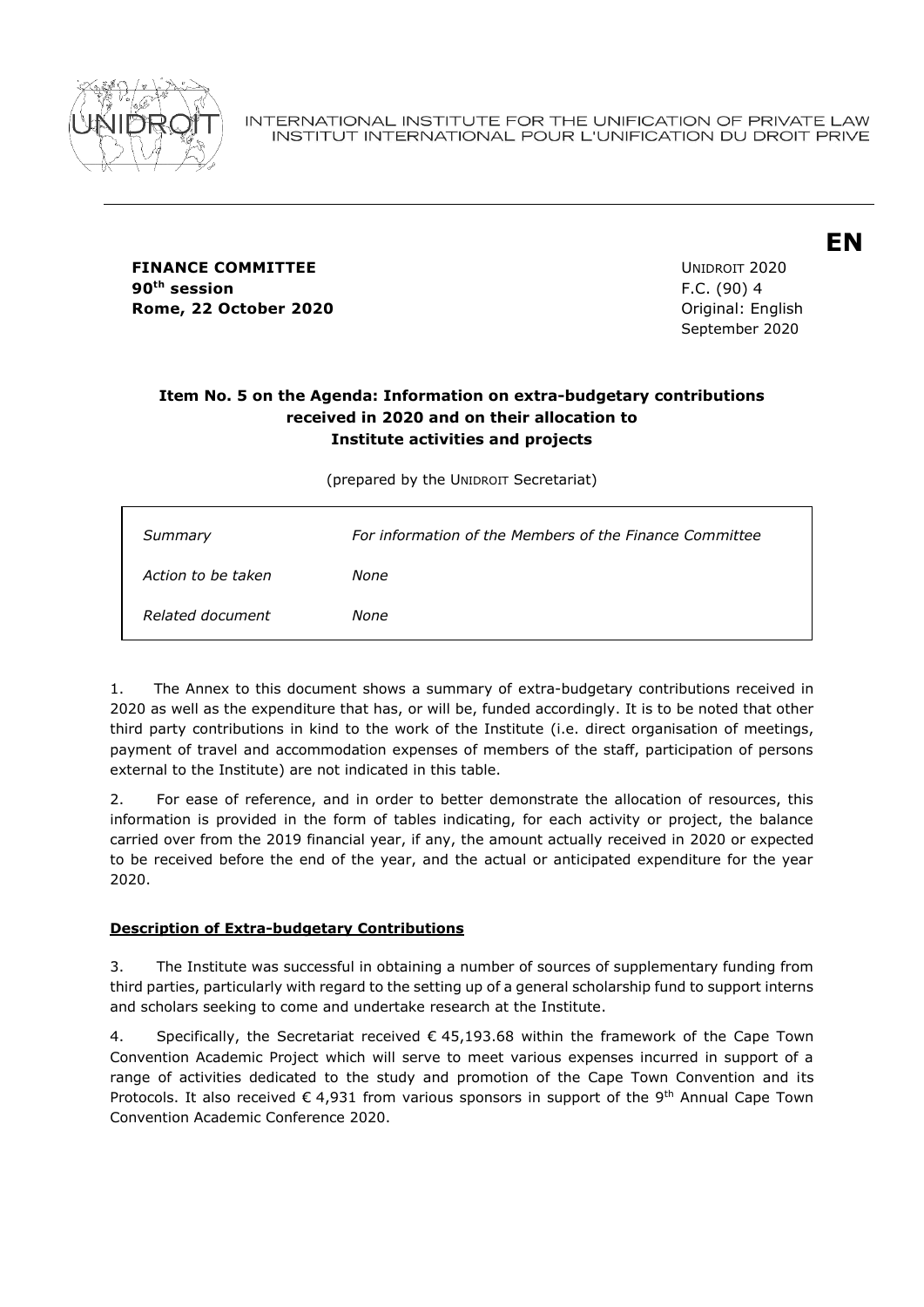5. As to the Legal Guide on Agricultural Land Investment Contracts, the Secretariat notes that a "micro-grant agreement" of USD 70,000.00 was received in 2019 from the International Fund for Agricultural Development (IFAD) with the express objective of funding the expenses of local experts for a number of regional consultation events to ensure the broadest possible dissemination of the Draft Guide and a robust consultation process for prospective stakeholders.

6. As for Scholarships, as well as the annual contributions received from the usual network of donors, the Secretariat wishes to highlight the following main sources of income:

(a) The recurring annual voluntary contribution from the People's Republic of China amounting to  $\epsilon$  20,000.00.

(b) The generous contribution from Professor Sir Roy Goode of the proceeds from the  $4<sup>th</sup>$ edition of the Official Commentary to the Convention on International Interests in Mobile Equipment and Protocol thereto on Matters Specific to Aircraft Equipment. In accordance with the express will of Sir Roy, the moneys received will be used to set up the "Sir Roy Goode Grant", whose main purpose will be to support highly accomplished academics conducting research for periods of at least 6 months on topics related to the work programme of UNIDROIT.